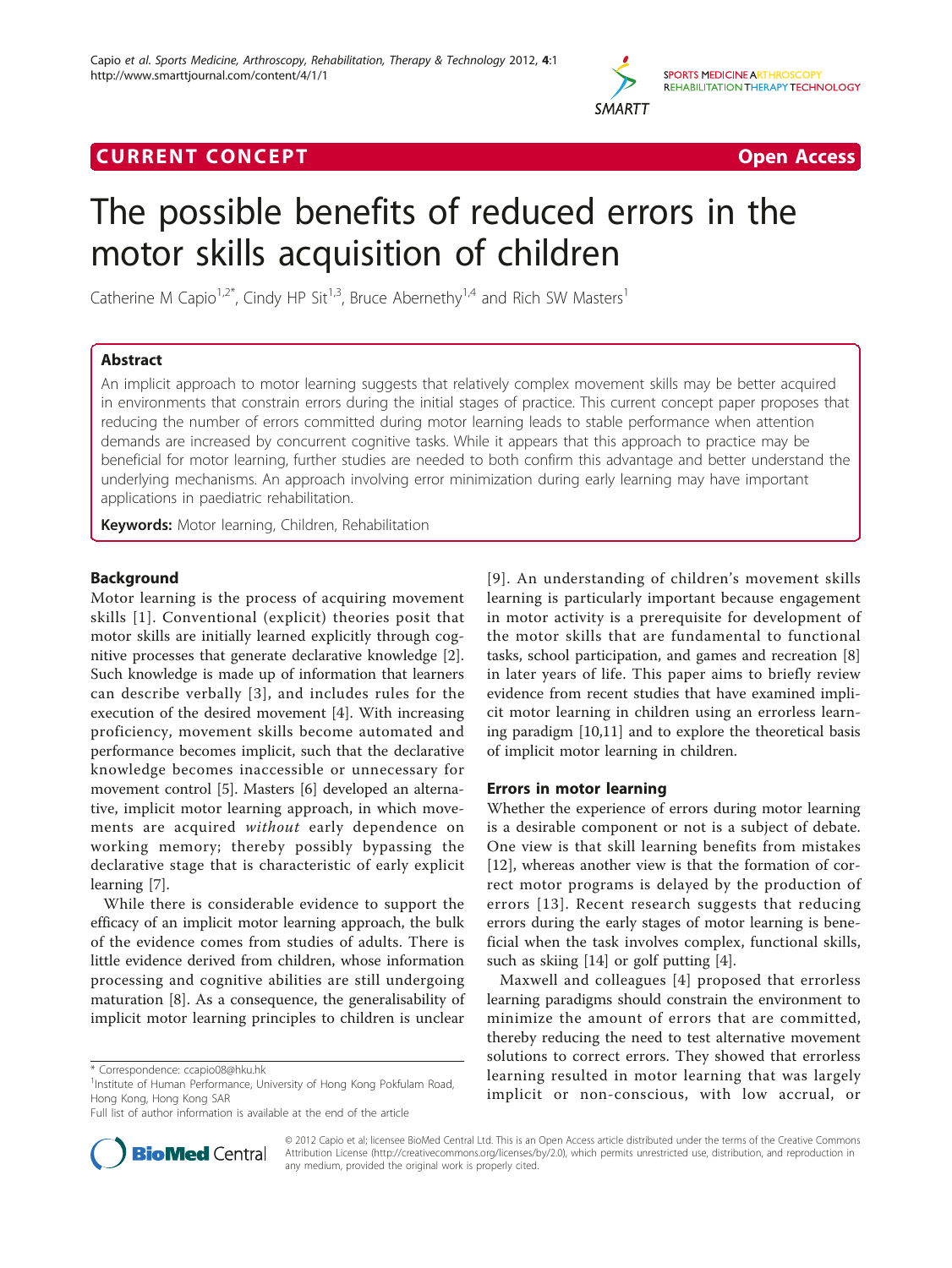awareness, of declarative knowledge about the skill. Task performance was also found to be robust in the presence of a secondary cognitive task. Subsequent studies have shown that reduction of errors in the early stages of motor learning resulted in skills that were stable against physiological fatigue, were retained longer [[15](#page-3-0)], and yielded superior performance [\[16](#page-3-0)].

# Errorless learning paradigm in children

The decreased cognitive demands associated with reduced commission of errors, suggests that children, whose cognitive resources are still in development, may gain particular benefit from an errorless approach to motor learning. Maxwell, Masters and Hammond [[11](#page-3-0)] first explored this possibility in a study involving children who learned golf putting in either an errorless or error-strewn learning environment. For children in errorless learning conditions, golf putting distances were incrementally increased such that the participants began with an easy task, which gradually became more difficult. In contrast, children in error-strewn conditions practiced initially with a difficult task (far distance), which was incrementally decreased. Skills learnt via errorless learning were found to be unaffected by performing a concurrent cognitive task that demanded additional attention resources. Maxwell et al. [\[11](#page-3-0)] also classified the children as either having high or low motor abilities, and their study provided some evidence to suggest that reducing practice errors was beneficial particularly for children with lower motor abilities.

As is characteristic of many motor learning studies, the initial evidence supporting the errorless learning approach in motor learning for children was based on a laboratory experiment. Motivated by the need for a more applied investigation, a field-based study by Capio et al. [\[10\]](#page-3-0) utilized this learning paradigm to examine the learning of a fundamental movement skill by children in a primary school setting. Overhand throwing was practised in either an errorless or error-strewn learning environment, within the context of physical education lessons. Children who learned overhand throwing with an approach that generated fewer errors were found to achieve superior movement patterns and throwing accuracy relative to those who practised in an error-strewn environment. Additionally, children who learned overhand throwing with few errors showed stable performance while engaged in a secondary cognitive task of counting backwards. This observation was consistent with findings of implicit motor learning investigations in adults [[2\]](#page-2-0). Similar to the initial study by Maxwell et al. [[11](#page-3-0)], the children were also grouped according to their abilities prior to practice (high, medium, low ability). Again, those in the low ability group were found to benefit most from the errorless learning approach. This

field-based study therefore confirmed that the errorless learning paradigm is beneficial as well as feasible in a school setting.

Children of lower abilities, such as those with intellectual disabilities (ID), also appear to benefit from motor learning with reduced practice errors. Children with ID have less proficient movement skills, associated with their impaired cognitive processing abilities [[17](#page-3-0)]. In a recent study [[18\]](#page-3-0) overhand throwing practice was incorporated in the adapted PE lessons of children with mild intellectual disability. Results showed that while all participants achieved gains in throwing movement pattern and throwing accuracy, those who practised in an errorless learning environment were found to have greater improvements than those who practised in an errorstrewn condition. Moreover, those children with ID who experienced fewer practice errors were capable of effective overhand throwing while performing a secondary cognitive task.

## **Discussion**

Motor learning approaches for children need to accommodate their evolving cognitive abilities. Younger children have been found to approach information processing differently, such that they tend to rely more on visual codes initially and learn to use verbal labels as they get older [[19](#page-3-0)]. Moreover, while the initial declarative stage that is characteristic of explicit motor learning has an associated verbal monitoring process, language ability develops relatively later than movement skills like walking [\[20\]](#page-3-0). As the implicit motor learning approach purports to skip the initial declarative stage of learning, developmental changes may partially explain why this approach seems to benefit children. It appears that by reducing the number of practice errors in the early stages of learning, cognitive processing load during movement skills performance is reduced such that the acquired skills are less susceptible to disruption from secondary cognitive tasks [[10](#page-3-0)]. However, it must be noted that further verification is needed to establish whether the skills learnt in the errorless learning paradigm are indeed implicit. Nevertheless, despite the absence of a measure of declarative knowledge accumulation, the apparent benefits associated with errorless learning environments may provide an important basis for further work in implicit motor learning in children.

Reber [[21](#page-3-0)] used an evolutionary framework to argue that implicit learning processes constitute an older cognitive system than explicit learning processes. Consequently, implicit learning should be largely unaffected by either age or intelligence (IQ). Such an evolutionary perspective offers an explanation for why the patterns observed in implicit learning among adult learners have been replicated in children despite different cognitive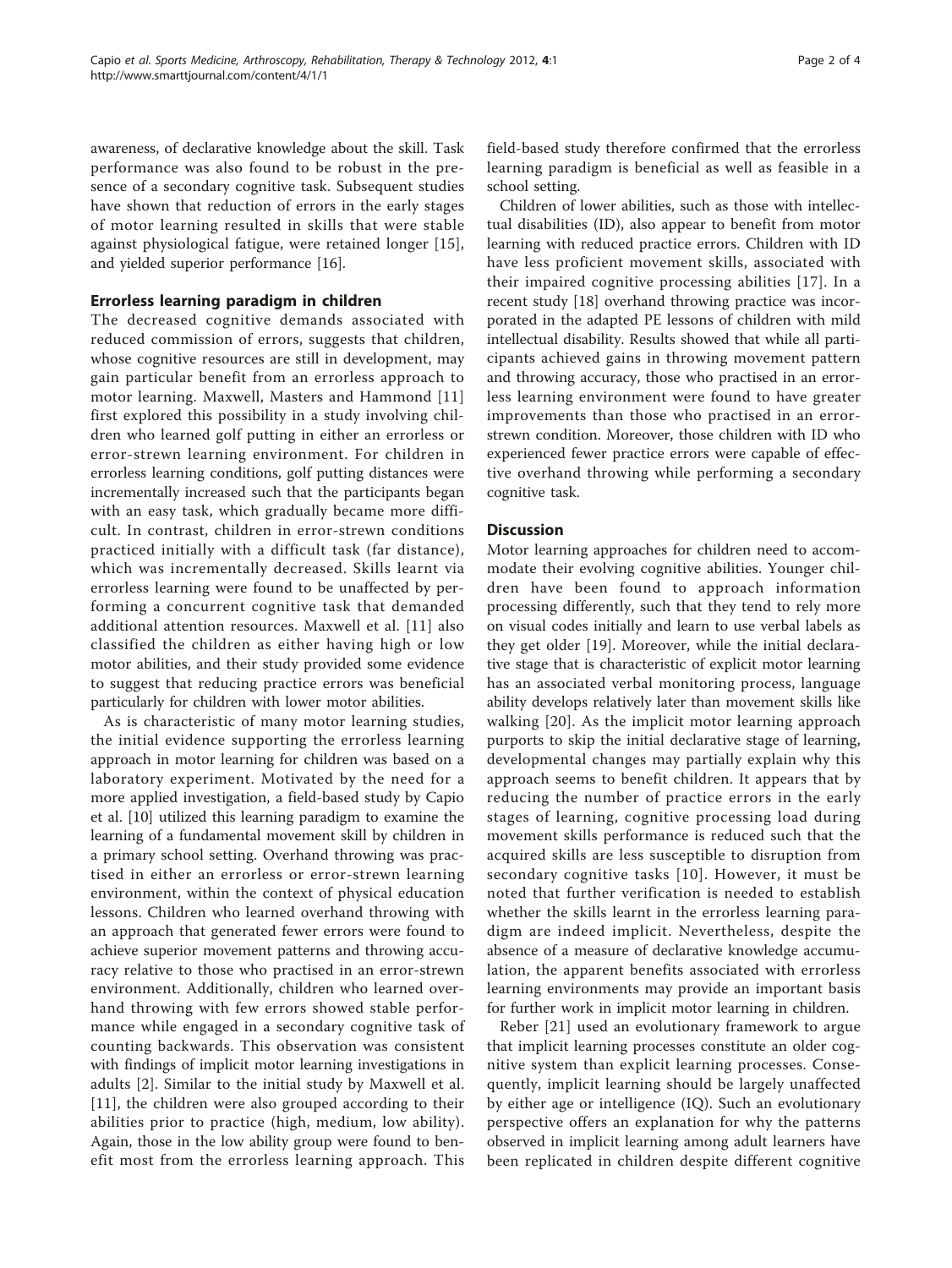<span id="page-2-0"></span>processing abilities. Consistent with the findings of the recent studies [[10,11,18](#page-3-0)], a lack of sensitivity to both age [[22\]](#page-3-0) and IQ [[23\]](#page-3-0) has also previously been demonstrated for implicit motor learning in simpler sensorimotor tasks.

Alternative motor learning perspectives may also explain the apparent effectiveness of the errorless learning approach in children. Developmental principles of motor development have been influenced by the dynamical systems perspective [[24\]](#page-3-0), for example, with movement viewed as a consequence of dynamic interactions between internal (e.g., neurological structure) and external constraints (e.g., feedback from the environment). If the environmental constraints are consistent, stable movement patterns develop [[25\]](#page-3-0). It may be that in restricting practice errors, environmental constraints become more consistent, which facilitates stable movement patterns. What remains to be determined, however, is whether, and to what degree, emphasizing errorless learning may restrict the opportunities to fully explore the boundary conditions under which different movement patterns can (and cannot) be used successfully. This aspect relates to the potential limitation in the development of movement adaptability.

The ecological perspective on motor skills development in children emphasizes the role of the environment in promoting developmental change [[26](#page-3-0)], and in the eventual development of effective movement skills. While the environmental constraints that are manipulated in motor learning strategies are often physical in nature (e.g., equipment, setting), social aspects of the environment are particularly relevant for young learners whose performances are strongly influenced by their peers [\[27](#page-3-0)]. For instance, preschool children who underwent training in object control skills were found to have improved perceptions of their physical competence when the learning environment accommodated their desired levels of difficulty [[28,29](#page-3-0)]. It has been suggested that the opportunities children have to experience success, contribute to their early self-judgment of their abilities and capabilities [[30](#page-3-0),[31](#page-3-0)], encouraging subsequent performance of the learned skills. This socio-affective aspect of motor skills acquisition may also be a factor that leads to the possible benefits of errorless learning in children.

#### Implications

Rehabilitation programs for children include multi-disciplinary approaches that foster capacities and social participation [[32\]](#page-3-0). In the framework of the International Classification of Function, Disability, and Health (ICF), a holistic perspective on a child's status includes not only the movement performance itself, but also the context in which it is applied in the real world (e.g., school, playground) [[33](#page-3-0)]. Such considerations raise issues related to diverse and multiple stimuli and performance pressures that are present in a child's daily environment. Movement skills that will remain stable in the face of such challenges in the environment are thus desirable for children. A reduction of practice errors during learning may therefore be useful in planning rehabilitation and sports programs for children.

The findings that were summarized in this paper also signal the need to conduct further research to establish theoretical and practical evidence. For instance, future work is needed to examine if benefits persist across different developmental conditions such as cerebral palsy, Down syndrome, or developmental coordination disorder. Furthermore, the impact of an errorless learning approach on movement adaptability (as opposed to consistency and stability) has yet to be examined. Ultimately, the mechanisms underpinning the effects of errorless learning in motor skills acquisition in children clearly require further exploration and understanding.

#### Author details

<sup>1</sup>Institute of Human Performance, University of Hong Kong Pokfulam Road, Hong Kong, Hong Kong SAR. <sup>2</sup> Faculty of Kinesiology and Rehabilitation Sciences, Katholieke Universiteit Leuven Tervusevestraat, Heverleee 3001, Belgium. <sup>3</sup>Department of Sports Science and Physical Education, Chinese University of Hong Kong Kwok Sports Building, Shatin NT, Hong Kong SAR. 4 School of Human Movement Studies, University of Queensland Blair Drive, Brisbane Queensland 4072, Australia.

#### Authors' contributions

CMC developed the main structure of the current concept paper and carried out two of the studies that were focal reference points in the manuscript. CHPS conceived of the current concept paper and contributed to the structure and content of the manuscript. BA contributed to structuring and refining the critical points of argument of the current concept. RSWM developed the main concept being discussed through numerous studies, and participated in all the key reference studies of the current concept. All the authors contributed to the writing, and have read and approved the final version of the manuscript.

#### Competing interests

The authors declare that they have no competing interests.

Received: 27 September 2011 Accepted: 9 January 2012 Published: 9 January 2012

#### References

- Maxwell JP, Masters RSW: The explicit consequences of error in motor learning. In Sport and Exercise Psychology Research Advances. Edited by: Simmons MP, Foster LA. Hauppauge, NY: Nova Science Publishers, Inc; 2009:111-133.
- 2. Steenbergen B, van der Kamp J, Verneau M, Jongbloed-Pereboom M, Masters RSW: [Implicit and explicit learning: applications from basic](http://www.ncbi.nlm.nih.gov/pubmed/20575752?dopt=Abstract) [research to sports for individuals with impaired movement dynamics.](http://www.ncbi.nlm.nih.gov/pubmed/20575752?dopt=Abstract) Disabil Rehabil 2010, 32:1509-1516.
- 3. Magill RA: [Knowledge is more than we can talk about: Implicit learning](http://www.ncbi.nlm.nih.gov/pubmed/9635325?dopt=Abstract) [in motor skill acquisition.](http://www.ncbi.nlm.nih.gov/pubmed/9635325?dopt=Abstract) Res Q Exerc Sport 1998, 69:104-110.
- 4. Maxwell JP, Masters RSW, Kerr E, Weedon E: [The implicit benefit of](http://www.ncbi.nlm.nih.gov/pubmed/11765732?dopt=Abstract) [learning without errors.](http://www.ncbi.nlm.nih.gov/pubmed/11765732?dopt=Abstract) Q J Exp Psychol-A 2001, 54:1049-1068.
- 5. Fitts P, Posner M: Human Performance Belmont, CA: Brooks/Cole; 1976.